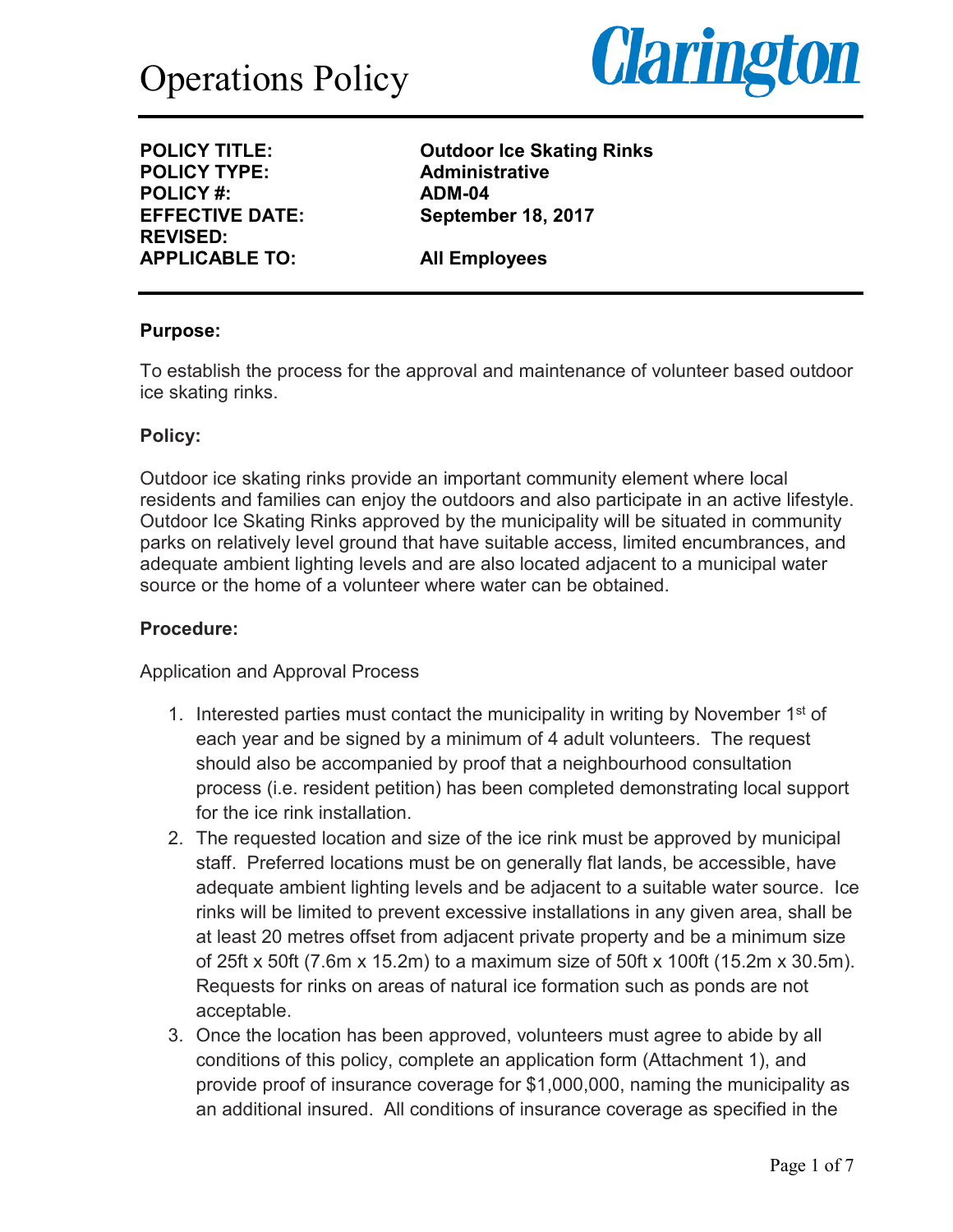# Operations Policy



policy must be complied with at all times. The liability of volunteers will be limited to the insurance coverage provided.

It should be noted that the municipality reserves the right to shut down any ice rink at any time for justified reasons.

#### Volunteer Responsibilities

- 1. All volunteers must participate in training by Clarington Parks staff to acknowledge their roles and responsibilities prior to the set-up and operation of an outdoor rink. Training topics will cover such aspects as preparing the outdoor rink, proper use of equipment, maintenance and flooding techniques, required daily inspection procedures, managing risk and health and safety procedures, instruction on how to effectively manage competing or conflicting uses and volunteer safety.
- 2. Volunteers will be required to install and maintain equipment such as perimeter rink boards, picnic tables, garbage cans and/or any other infrastructure supplied by the municipality.
- 3. Volunteers are expected to provide daily maintenance activities. These duties will include snow shovelling or ice scraping, flooding of the ice surface, providing litter pick-up, etc.
- 4. Volunteers are required to complete a daily inspection log each morning and afternoon and then submit them to the Operations Department (Attachment 2) once a week before noon each Friday. Any maintenance or safety concerns that are observed by volunteers during their inspection should be immediately reported to the municipality.
- 5. Ensure that all members of the community are given equitable access to the ice rink.
- 6. Volunteers are required to immediately report any serious issues, accidents or medical emergencies that they have personally observed or have been made aware of.
- 7. Ensure that the minimum number of volunteers (4) is provided continuously throughout the winter season to ensure that the ice rink is properly maintained.
- 8. At the end of each winter season volunteers are responsible for the return of all equipment loaned to them by the municipality.
- 9. Submit a letter requesting compensation, to a maximum of \$50, if a private water source was used for rink maintenance.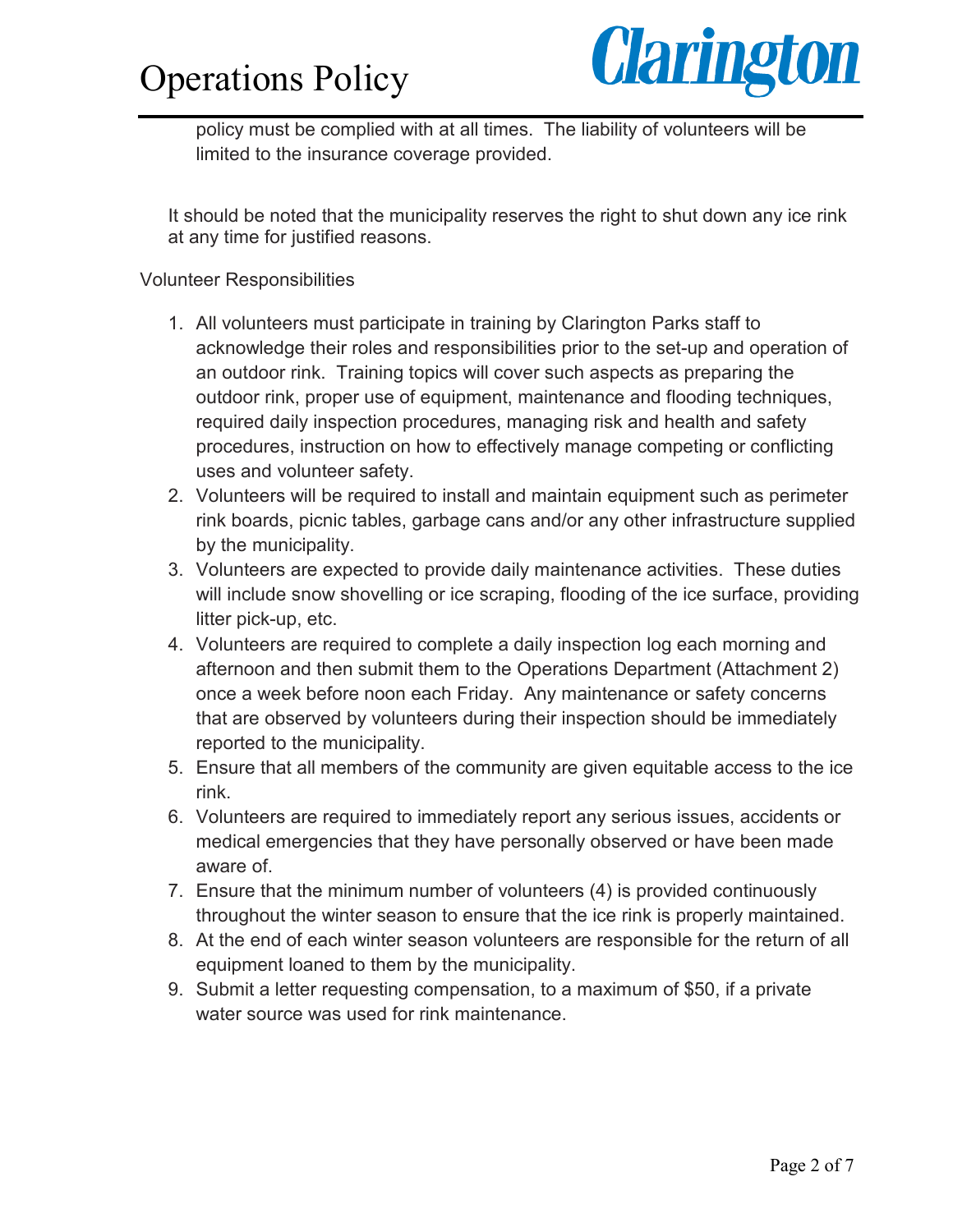

Municipal Responsibilities

- 1. Provide suitable training for volunteers with information on how to effectively build and maintain outdoor natural ice surfaces, how to complete the daily inspection logs, properly manage risk, health and safety procedures, etc.
- 2. Deliver and sign-out any necessary equipment that may include perimeter rink boards, tarps, picnic tables, shovels, hoses, spray nozzles, garbage cans, etc.
- 3. Post appropriate signs at the ice rink to address risk management (Attachment 3).
- 4. Complete a thorough review of the ice rink installation on a once a week basis and document the findings on an inspection log. Discuss and/or resolve any observed issues or concerns with the volunteers.
- 5. Assist volunteers during normal business hours (Monday to Friday) with reasonable levels of advice and assistance. Respond to or appropriately direct emergency situations to the proper authorities.
- 6. Follow-up on concerns respecting the improper use of the ice rink or during prohibited hours in accordance with the Park by-law.
- 7. Process compensation claims for private water use.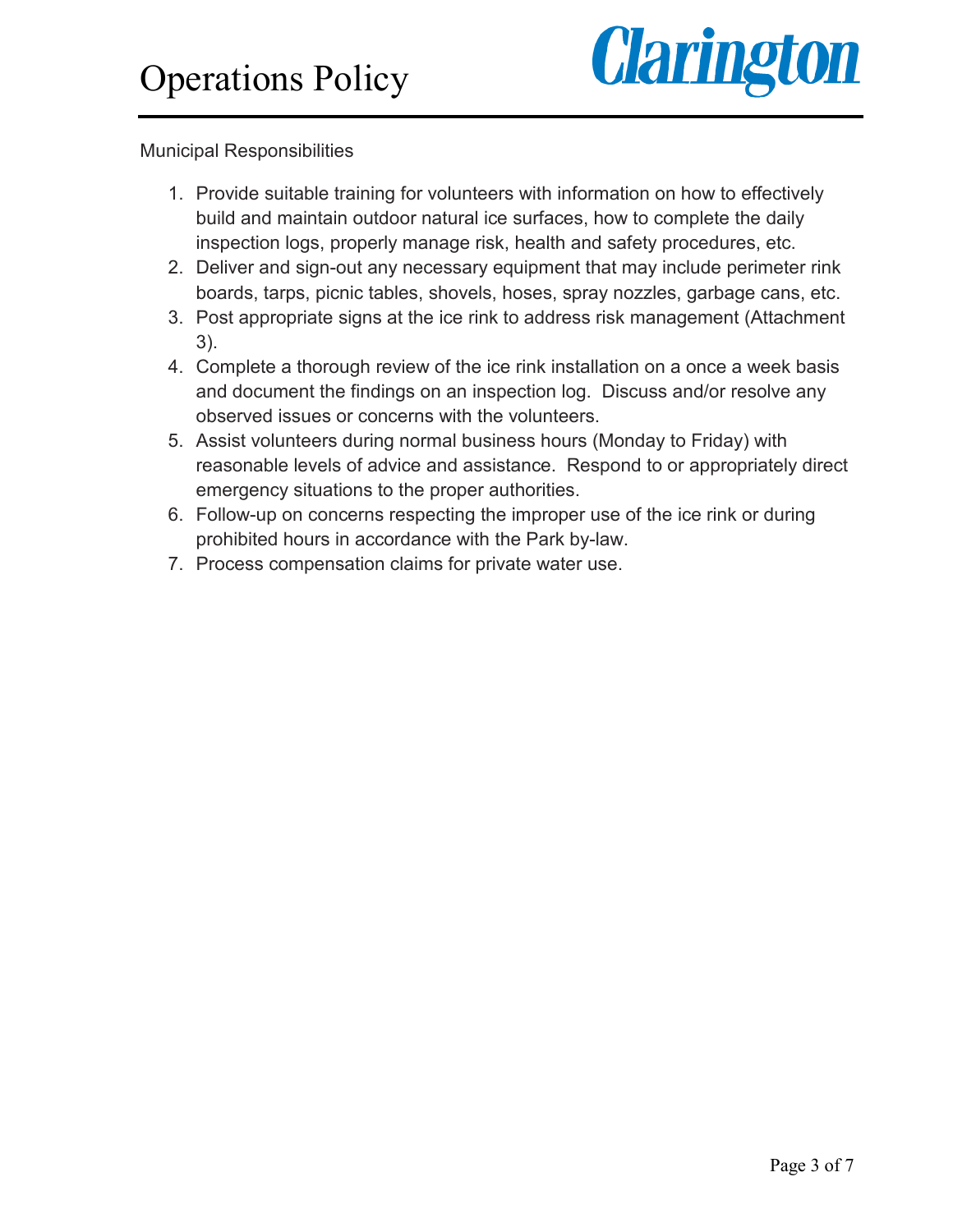

### **ATTACHMENT 1**

# Outdoor Ice Skating Rinks Application Form

| Main Contact Person: |                   |  |  |  |
|----------------------|-------------------|--|--|--|
|                      | Address:          |  |  |  |
| Phone:               |                   |  |  |  |
|                      | Business/Cellular |  |  |  |
|                      |                   |  |  |  |
| Date:                |                   |  |  |  |
|                      |                   |  |  |  |

Volunteers:

| Name | Address | Phone | Signature |
|------|---------|-------|-----------|
|      |         |       |           |
|      |         |       |           |
|      |         |       |           |
|      |         |       |           |
|      |         |       |           |
|      |         |       |           |
|      |         |       |           |
|      |         |       |           |
|      |         |       |           |
|      |         |       |           |
|      |         |       |           |
|      |         |       |           |
|      |         |       |           |
|      |         |       |           |
|      |         |       |           |
|      |         |       |           |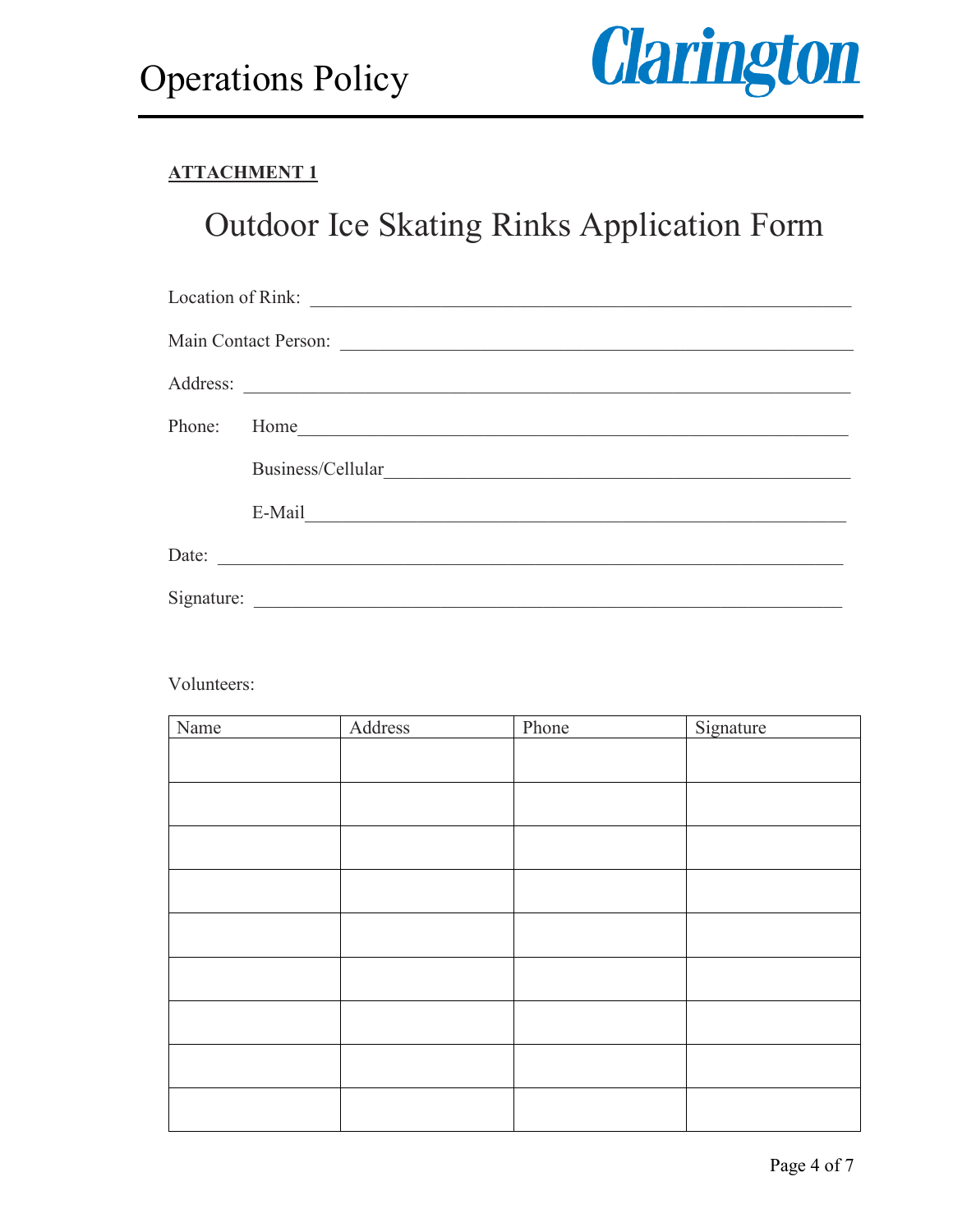

#### ATTACHMENT 1 (Continued)

#### Inspection Findings:

- $\Box$  Neighbourhood Consultation Process Complete
- $\Box$  Flat Location
- $\Box$  Minimum Private Property Offset (20 meters)
- $\Box$  Minimum Size Requirement (7.6 meters x 15.2 meters)
- $\square$  Limited Encumbrances
- $\square$  Visibility
- $\Box$  Accessible
- $\Box$  Adequate Ambient Lighting Levels
- $\Box$  Water Source (Municipal/Private)

Private Water Source Address: \_\_\_\_\_\_\_\_\_\_\_\_\_\_\_\_\_\_\_\_\_\_\_\_\_\_\_\_\_\_\_\_\_\_\_\_\_\_\_\_\_\_\_\_\_\_\_\_

Signature of Resident:

#### Approval Requirements:

- $\Box$  Insurance Certificate
- $\Box$  Additional Insurance Requirements Satisfied

#### Training:

- $\Box$  Building the Rink
- $\square$  Supply and Proper Use of Equipment
- $\Box$  Maintenance and Flooding Techniques
- $\square$  Daily Inspection Process
- $\square$  Managing Risk
- $\Box$  Health & Safety
- □ Managing Competing & Conflicting Uses
- □ Volunteer Safety

Date Approved: \_\_\_\_\_\_\_\_\_\_\_\_\_\_\_\_\_\_\_\_\_\_\_\_\_\_\_\_\_\_\_\_\_\_\_\_\_\_\_\_\_\_\_\_\_\_\_\_\_\_\_\_\_\_\_\_\_\_\_\_

Approved for Operation:

Clarington Operations Representative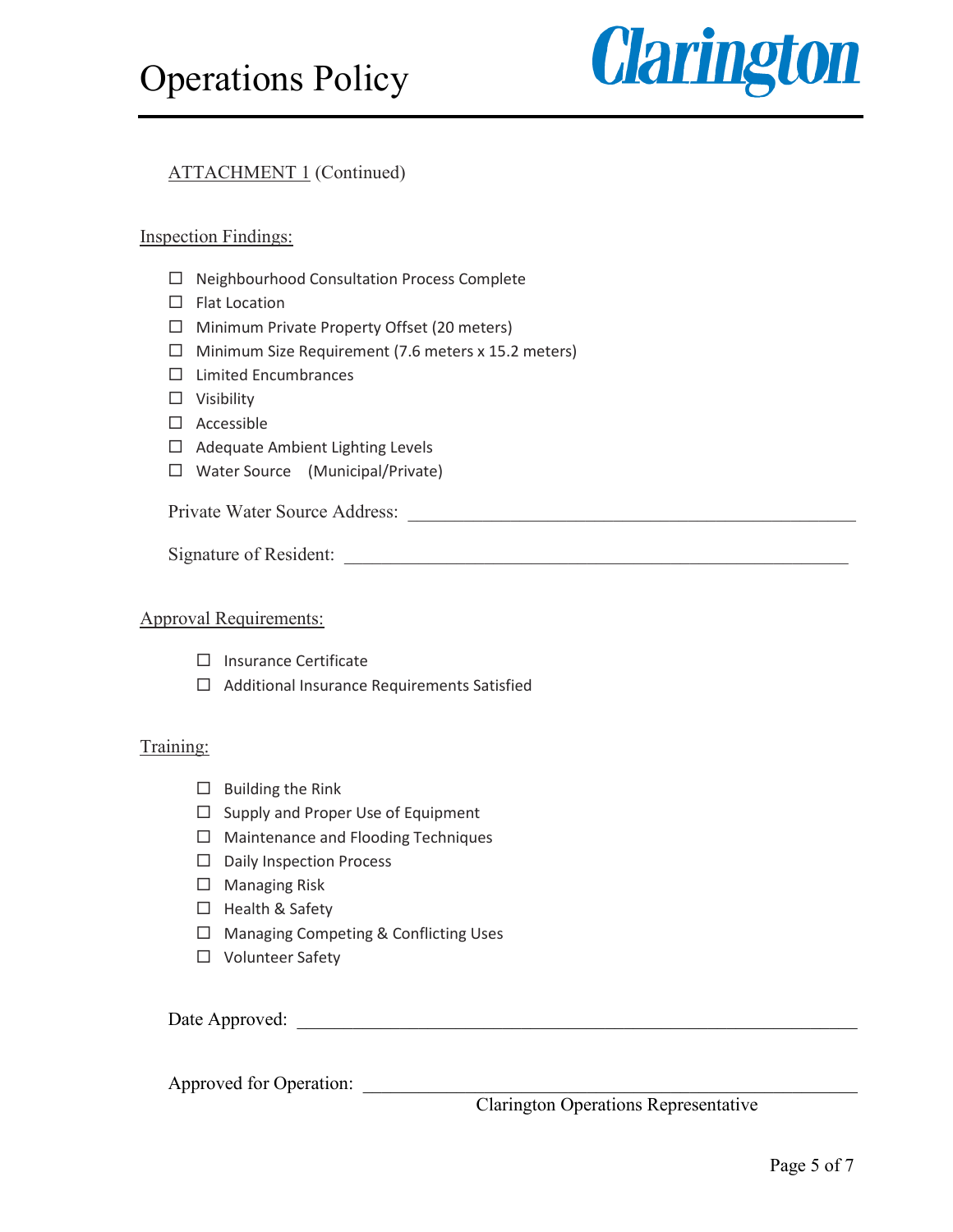

### **ATTACHMENT 2**

# Outdoor Ice Skating Rink Daily Inspection Form

Date/Time: \_\_\_\_\_\_\_\_\_\_\_\_\_\_\_\_\_\_\_\_\_ Volunteer Name: \_\_\_\_\_\_\_\_\_\_\_\_\_\_\_\_\_\_\_\_\_\_\_\_

Location: \_\_\_\_\_\_\_\_\_\_\_\_\_\_\_\_\_\_\_\_\_\_\_ Signature: \_\_\_\_\_\_\_\_\_\_\_\_\_\_\_\_\_\_\_\_\_\_\_\_\_\_\_\_\_\_

| <b>ITEM</b>                      | <b>ACCEPTABLE</b><br><b>CONDITION</b> | NATURE OF DEFECT |
|----------------------------------|---------------------------------------|------------------|
| Perimeter Boards (if applicable) |                                       |                  |
| Ice Surface Condition            |                                       |                  |
| Picnic Tables                    |                                       |                  |
| Lighting (if applicable)         |                                       |                  |
| Garbage Cans/Litter              |                                       |                  |
| Signage                          |                                       |                  |
| Walkways                         |                                       |                  |
| Parking                          |                                       |                  |
| <b>Broken Glass</b>              |                                       |                  |
| <b>Emergency Access</b>          |                                       |                  |
| Pole Padding                     |                                       |                  |
| Fencing                          |                                       |                  |
| Other                            |                                       |                  |

NOTES:

- 1) A morning and afternoon daily inspection sheet must be completed and forwarded to Ken Mercer by e-mail at **kmercer@clarington.net** or by fax at 905-263-4433.
- 2) Ice Skating Rink defects shall be reported immediately. Please contact the Municipality of Clarington by e-mail at patrol@clarington.net or by telephone at 905-260-0746.